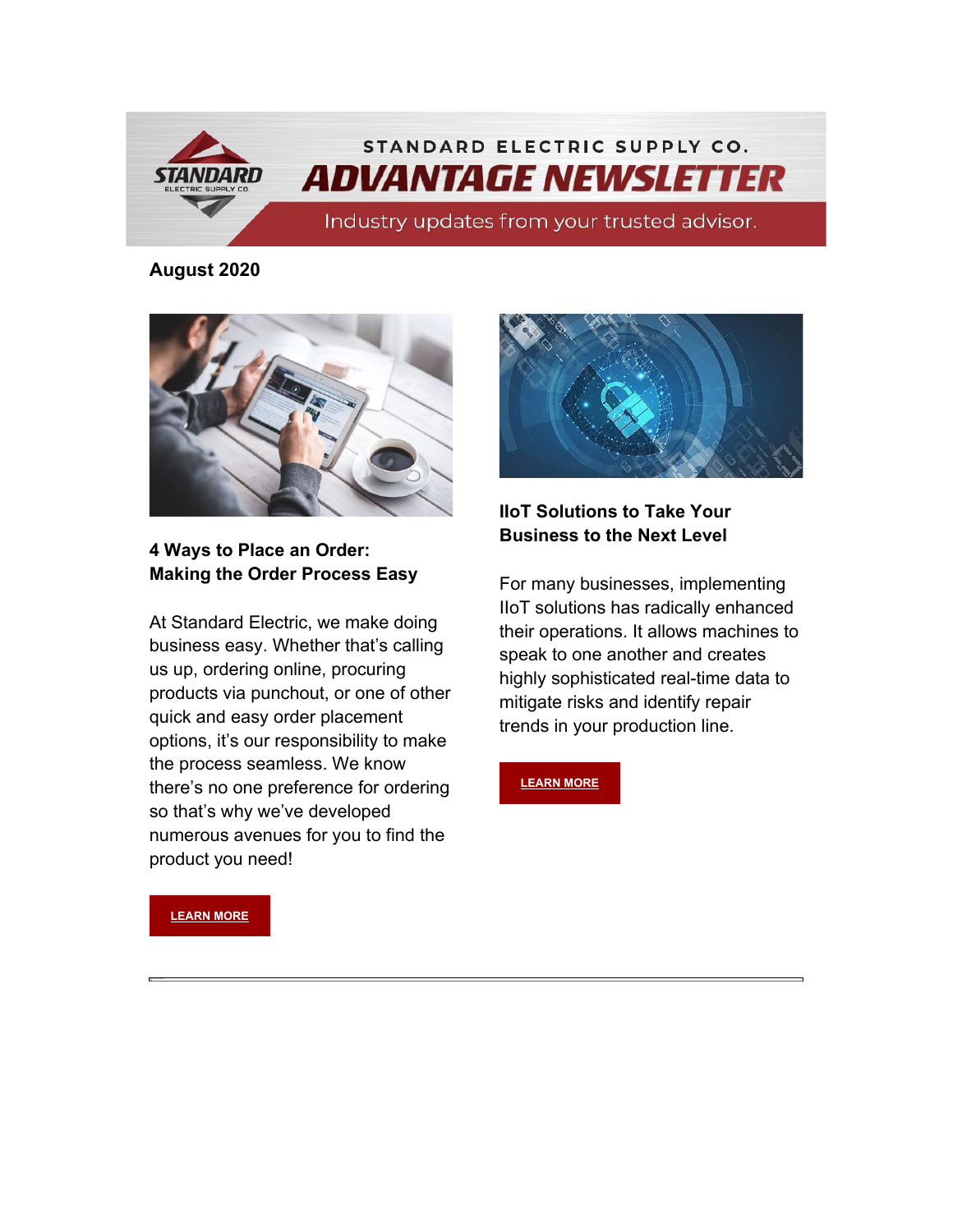

## **Reduce Your Footprint While Providing Reliable and Efficient Connections**

Never worry about using the wrong die with the wrong lug again, thanks to ABB's Color Keyed® Compression Lugs. You can enjoy the reliability of the industry's first color -coded compression connector system, making it faster and easier to identify the proper lug.

**[Read More...](https://info.standardelectricsupply.com/e2t/tc/VWM2Tr1Mw96jW8B1cLJ1m2n1vW48Yhp74fq2j-N2XT73h5nxG7V3Zsc37CgZ3jW8XJ3Gg1P84SDF3NM4B2LWcWW2WDxyC2x00ljW6GHc2t7X_XhtW5dW_qh6cFkgSTh7p-8h13NCW4Pn0hj5y86BjW5-j-g19039yzW8f1Kmk1HXd-CW8b3MC65qzcsrW4X1xk212mLkqW4Chl_N8Hdy-YW5WFVf387tNmqW8bdPDW30ZJYdW8DgjyS1zp_LzW4gm5Pt4yzJqFW3tmb3S2vqL_nW2zxnY64LLNx7W8V94J16jLhdSW1JPM7x8YZ7zCW2P_0pJ7MKk3cW5f72KK2qYvKYN87KwXzVS7M0W5ZGNKZ6XJnJ2W8pY0JB1dHMZGW30XhD96K0bKxV2682v3mLmpnW6rLxs16m4WhLW1ytCV-6nTJlkVw5hrP6g2PjZW70r2tc7dFZQ-W3LsqCf39rPm-31801)**



# **Big Solutions Come in Small Enclosures: Rittal Wall Mounts**

Thanks to Rittal's understanding of engineering and compact enclosure systems, they've developed their wall mounts to meet all your industry needs. By utilizing stylish, modern designs, Rittal's wall mount can safely house more components in a smaller space.

**[Read More...](https://info.standardelectricsupply.com/e2t/tc/VWM2Tr1Mw96jW8B1cLJ1m2n1vW48Yhp74fq2j-N2XT75m3p_b1V1-WJV7CgVmKW9bNL5V6-l9GYV66B_49fr-pRW7xrvWV3NL6lxW6y3GPx7wp_rWW95WS6D4ZSwvVW6Jmb4m6mBBV7W7SfM8y4nKJr5W4yzrzh2jsYy-W5JpmJx4tdKY9W8Ck7vt84LRlQW3bG9J03P-1h9W5d02VK9d0mXkW7H2tSP4TjmWgW4tZDPn40zr4KW6rC9NN6XGm_ZW7m3Yqq1JfV2kN7DJhYqmzLgYN7DppSy3YzqtW7n2MYq5zL46lV12hXW6LkLKtW5SDRvH2NK3dBVBxNPp42DTSjW6JGh5c2Dk1wWW6PZ9mf9lZY1JW2JlN614sBpv_W1cbLDs1d33fBW5YlC6_15_VXtW4WfDQZ52g0ypW1cNqtP8M2xswW2wv95B5J9C3Z3b831)**



### **How to Print What You Need From Just About Anywhere**

When you're out in the field, you need a durable solution that allows you to stay connected and supported like Brady's M611 Mobile Printer. **[Learn More...](https://info.standardelectricsupply.com/e2t/tc/VWM2Tr1Mw96jW8B1cLJ1m2n1vW48Yhp74fq2j-N2XT75m3p_b1V1-WJV7CgCwVW2Ddmfl4Sz56GW7_hhY9977mcNN4NKk0tNRR9_W7jtZ_D5YgCL1W8kjH5w7xTQv-W4_HmTj25CSBMW5k66Kw8gnjhvVnNQTC2fcwDFN4GxyQ59NvHGW1ByQLC6zBmDDW8ZS_N320cGZTW3hbS_Q8X29s4W7Ct3-R25RL1BN6XLM1Z8m1CqW2wxhKM8xlTnzN6Y0cmstMTrPW2RJRkS6j7Y7_W88FMJX1ntPxsW31KVWB1xZgMPW9cN5xM1XH1dKW3p6k5-31RJ7CW2L4CRc92YZMYW8lFsfv649GYfVCYMWj78jV6lW1DMtww6sMNY6W7H5Kkf4LN0qBW6sjY1R8X92F2W2S1BJZ70mGRcW5h2n-W4V-h2gW35G3Gx2brlqV3h5x1)**